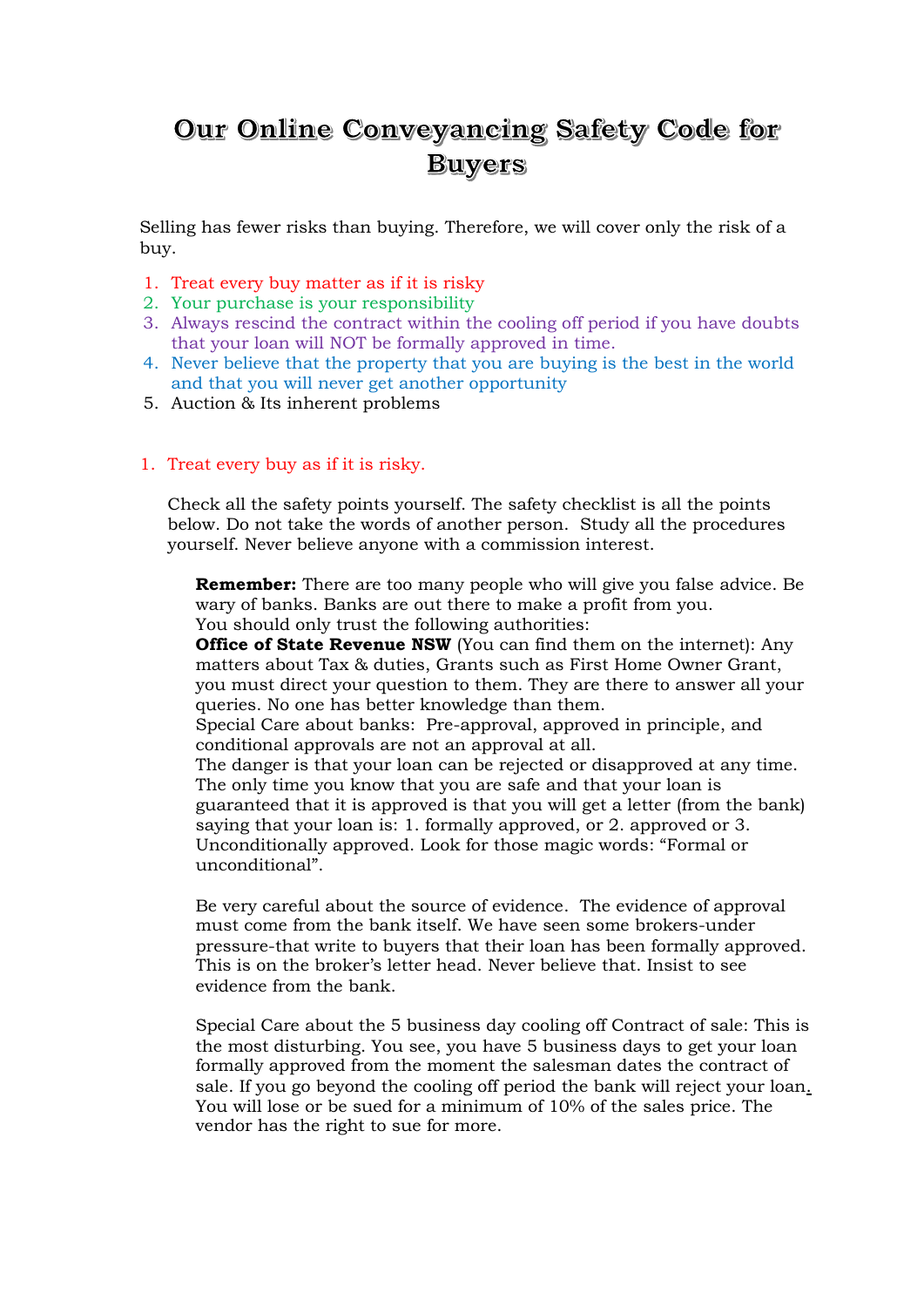In this modern and complex time, it is very rare to get your loan formally approved within the 5 business days cooling off period.

This is very disturbing: the banks will never clearly tell you if your loan is 100% approved. They coached it in words that, frankly speaking, are tricks to make you believe that your loan is fully approved even when it is not. Words such as "pre", "in principle" and "conditionally", all mean that your loan is not yet approved and can be rejected at any time.

Another disturbing factor: The 5 business days cooling off for a residential purchase contract was written and approved by people who do not practise conveyancing. They were approved by a "select committee" and members of the NSW Parliament. These people have good intentions but they do not practise it every day. Theory and practise are totally different. The theory that you can get a loan approved in 5 business days is a dangerous myth. You cannot tell the banks how to operate their business. The banking business is independent of your conveyancing procedures.

The good news and a must do: You can and must negotiate upfront before you enter into a contract of sale for a 10 or even better 15 days cooling off period. You simply need to have the evidence in writing by the vendor via their solicitor or the agent. No evidence, it means, not agreed. Verbal is not accepted in the contract of sale of land

**Remember:** If a particular bank has the lowest interest rate, most people will flock and crush there like a mad mob. This will cause a major delay in approval. Most FORMAL approvals happen on the 12th working day. The bank with the highest interest rate, you most probably can get your loan formally approved within 5 business days. Unfortunately, only few people will pick the loan with the worst interest rate on the market.

The contract says that you are either a cash buyer or that you guarantee that your loan is 100% approved.

This is very absurd: all the contract of sale of land assume that you are a cash buyer. In reality, 99% of buyers are dependent on banks. They are debt ridden. The loan approval is like their oxygen supply. If the bank rejects the loan application after you have gone unconditional with the contract, it is like a death sentence. Your buy is your responsibility

.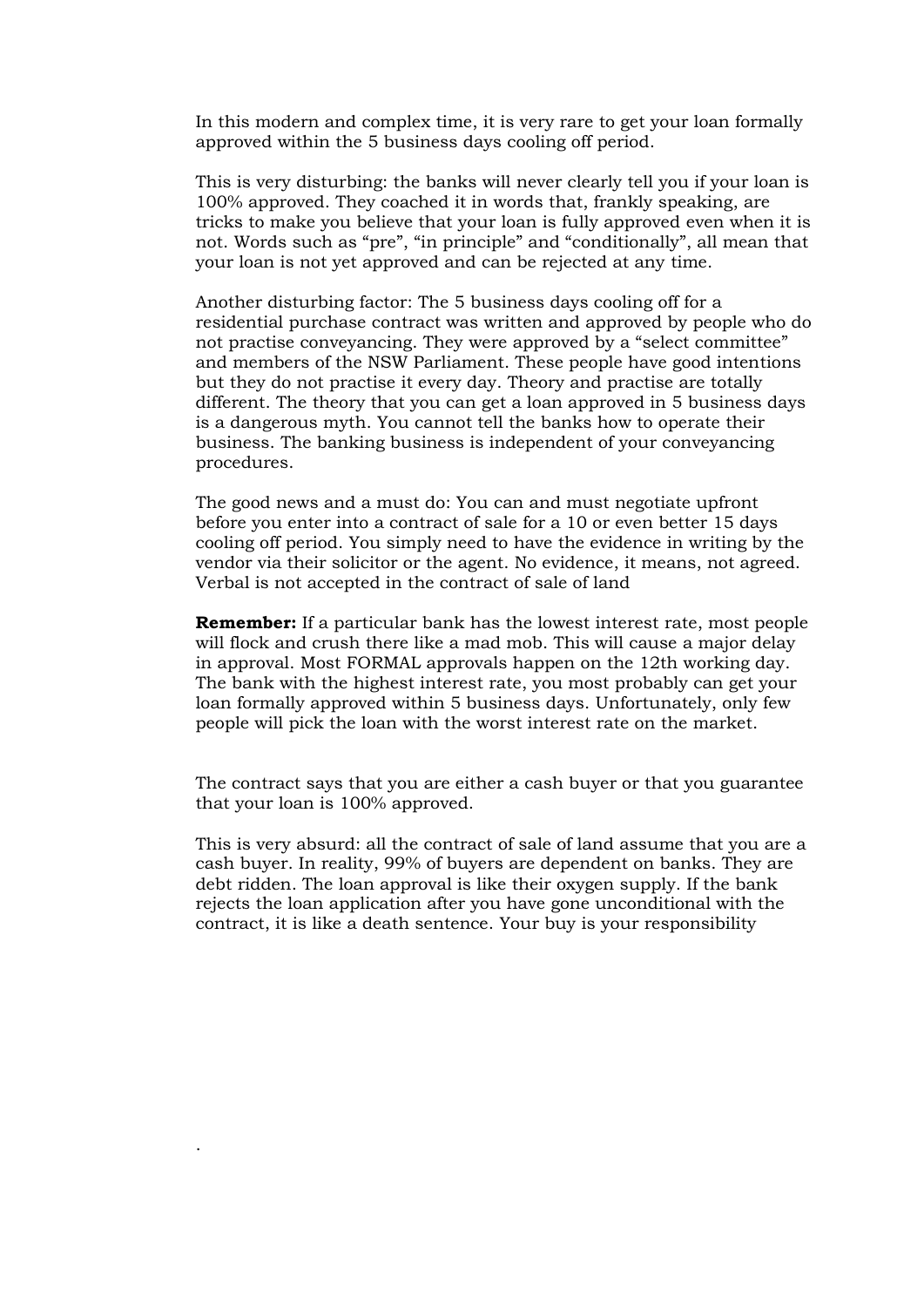## 2. Your purchase is your responsibility

You are both legally and morally responsible for your purchase. So an understanding of your pitfalls and responsibilities are important.

- Responsibility of buying a property
- You must have your loan formally approved within the cooling off period
- You must insist on a written agreement that the cooling off period is 15 working days before you agree to enter into an agreement.
- If you have your loan formally approved, you are 99% safe.
- Prevent yourself from being sued
- Prevent the possible damage to your financial and physical health.

If you are buying a house, you must order a pest as well as a building report yourself and not rely on reports that were given to you by the vendor. The reports that were (if given by the vendor) only meant for the vendor and no one else. You must never rely on that. Once you have the reports that you have commissioned, you must call and discuss it with the inspector (not your conveyancers as they have no training on inspections).

If you are buying a strata unit, you must order strata inspection report and speak to the inspector about any problems. You must speak to the inspector directly. First-hand information is best.

If you are buying a land, you must make an appointment to speak with the local town planner and ask them what you can or cannot build. If you rely on information from any other source, it might not be accurate. You can find your local Town Planner at the local council.

For all houses and vacant land, you must check with the council for any pending changes as to zoning. Zoning is what the land is allowed to be built e.g. farm, residential house or 100 storey apartments. Each council will have a different type of codes for zoning and it is complicated. Only the people who issue the s149 (2) certificate can answer your queries about zoning with certainties.

Be very careful with changes to State Environmental Planning Policies (SEPPs). The policy changes constantly and the policy changes are so voluminous and no one can go through it all and not even the department itself knows it all. Why is it important that you need to check it yourself if you have any concern? There could be a policy change that might impact on your property value e.g. changes from low density housing to high density housing within your area. The best way is to go and see your local council and remember to take the s149 (2) certificate with you. You should also consult with the Department of Planning NSW. They will have the expertise to answer all your questions.

**Remember:** the local council is the best and they are the authority with anything to do with land

**Remember:** you are responsible for your own purchase and any loss that you might incur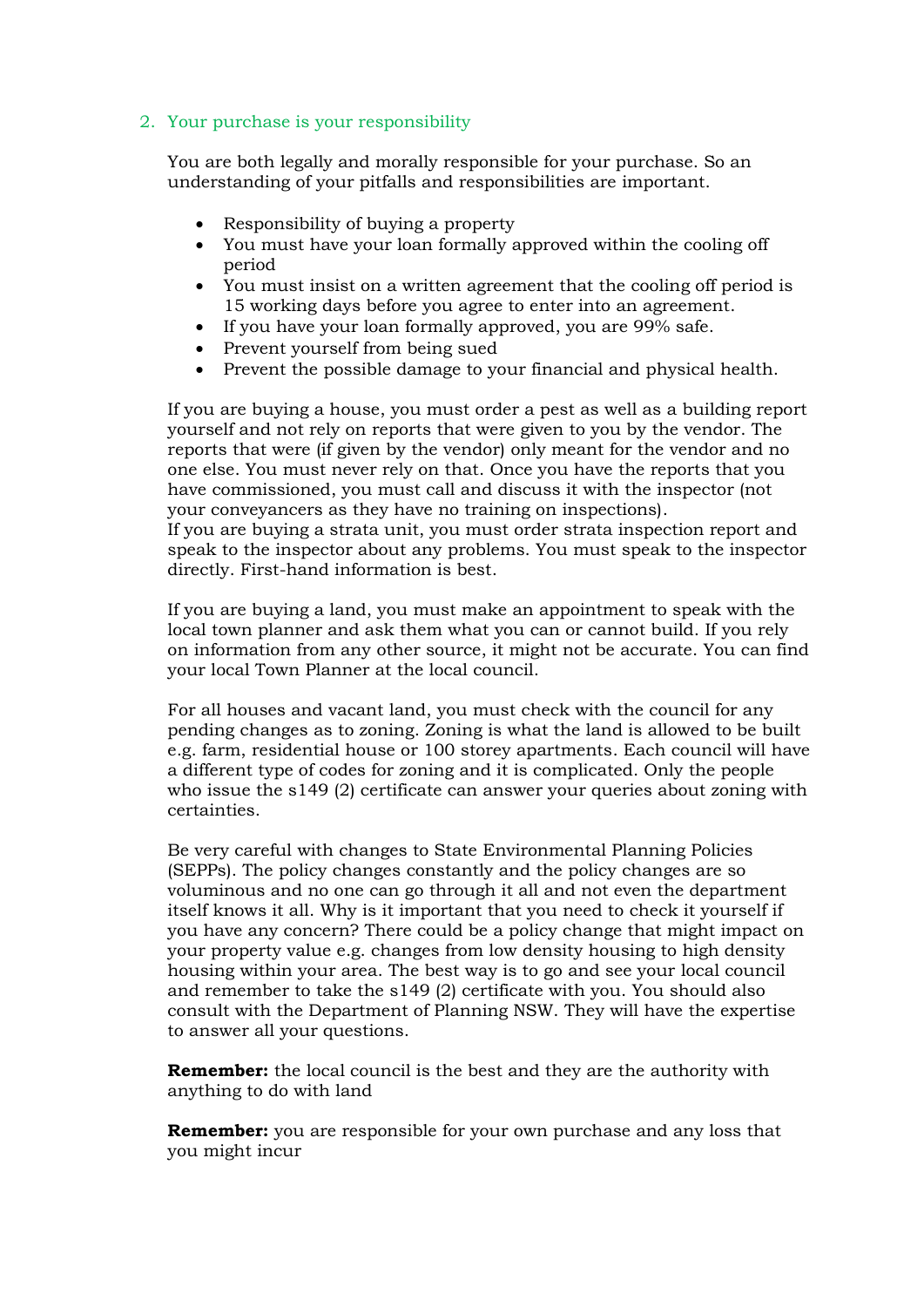**Remember:** lawyers, barristers and conveyancers are responsible for the transfer of the property title only

**Remember:** the Land Title Office responsibility is to register your details and keep a record of it safely.

- 3. Always rescind the contract within the cooling off period if you have doubts that your loan will NOT be formally approved in time.
- 4. Never believe that the property that you are buying is the best in the world and that you will never get another opportunity. Your mind must be clear and your emotion is healthy when you are buying.
	- Do not panic. Investment should be well thought out. If your loan is not approved within the cooling off, do not go ahead, rescind it. You better conserve your saving than ruin your life by losing the 10% of the sale price and emotionally ruining your life and your relationship with your spouse.
	- Do not become too emotional. Concentrate on what you have to do.
	- Be loan conscious
	- Do not go further if you cannot get any further extension of the cooling off period
	- Do not go further if you have no evidence of the loan is formally approved
	- Do not get opinions from anyone, get the facts. Only facts matter.
	- Do not lose control

Agents will add pressure to you by saying such things as there are competing buyers. This could be true and could be false. If the pressure is too much, do not buy it.

5. Auction and its inherent problems

Never go to auction if you are not financially strong. Loan approval is usually after the auction. Valuation might come back lower than the auction price.

Study about auctions before you should buy at auction. A novice buyer at auctions usually gets disappointed.

#### Warning

Salesmen duties are there to sell. Their job is to convince you to buy. Banks are there to lend money and make a profit from you. If there are risks to them, they will reject you.

Judges are there to make a decision. If you buy and cannot settle because you have not enough money to settle, no judges will let you off scot free. Conveyancers, solicitors and barristers duty in conveyancing is to transfer title from Person A to Person B only.

All other hazards identifications must be done by you, the buyer.